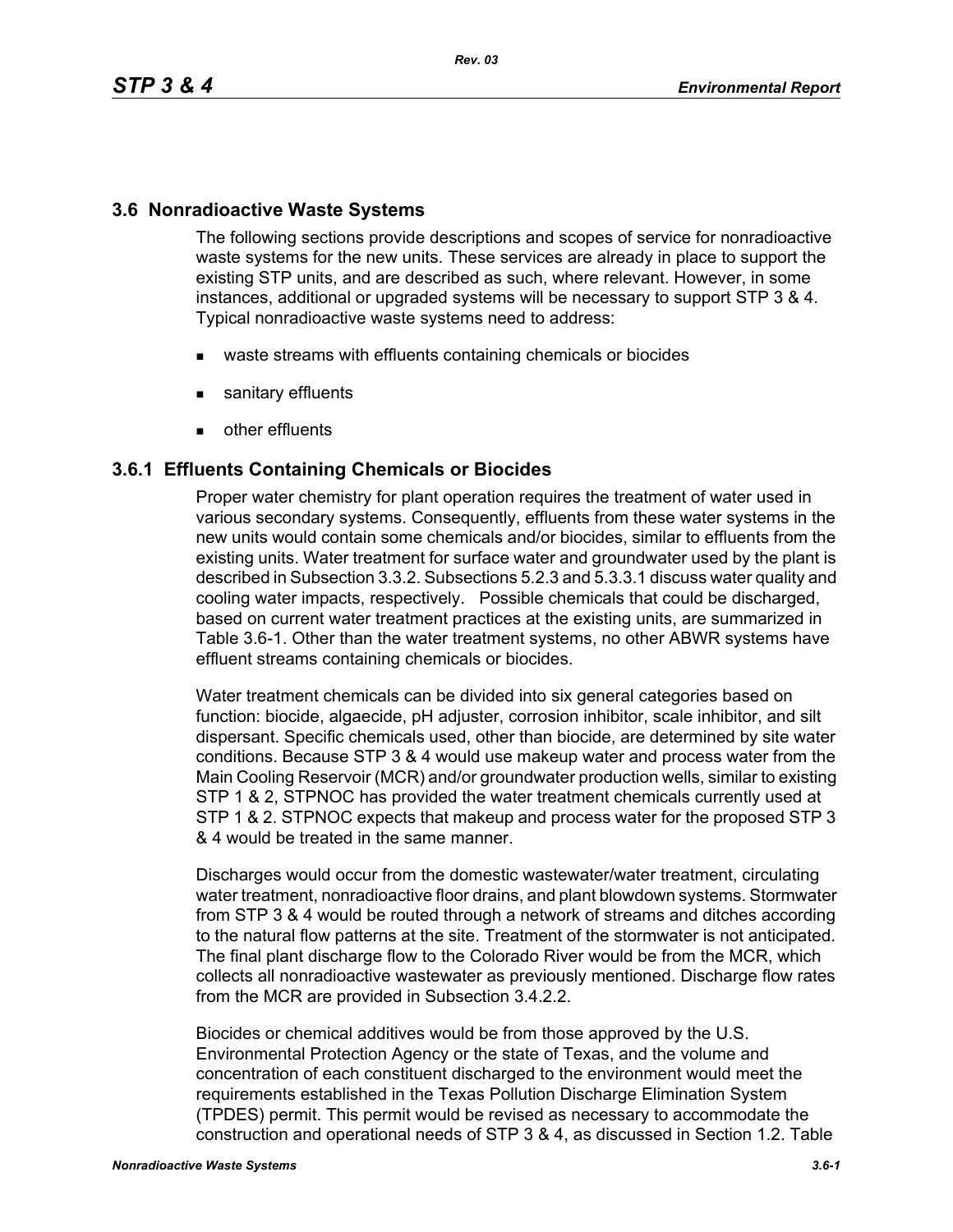3.6-2 summarizes the current STP site-wide effluent limitations (Reference 3.6-1). It is anticipated that similar limitations would apply to all proposed outfalls from the new plants, including any new sanitary or other waste treatment outfalls.

# **3.6.2 Sanitary System Effluents**

Currently, STPNOC maintains a private sanitary waste treatment system, in compliance with acceptable industry design standards, the Clean Water Act, and state regulatory authority (through the TPDES permit that dictates the quality of discharges to surface water in the MCR). The waste treatment system is monitored and controlled by trained operators. Two systems are operated. One treatment plant serves the Nuclear Support Center and Nuclear Training Facility (NTF) and is located on the eastern side of the facility (NTF Sanitary Waste Treatment System). The other treatment plant serves the current units and is located on the western side of the facility (West Sanitary Waste Treatment System).

The systems are composed of activated sludge aeration tanks, a clarifier, chlorine contact chamber, and anaerobic digester. Periodically, sludge from this system is disposed by land application on the STP site in accordance with the permit to landapply sewage sludge (Reference 3.6-2). The approximate current rate of sludge land application is 30,000–40,000 gallons per year. It is anticipated that a similar approach to sludge management would be expected with the addition of STP 3 & 4. The effluent from the current sanitary waste systems is monitored for flow, total suspended solids, biological oxygen demand, and minimum chlorine residual before ultimate discharge to the MCR (Reference 3.6-1). Table 3.6-2 summarizes the effluent limitations for these sanitary parameters.

Based on the location of the proposed STP 3 & 4, the West Sanitary Waste Treatment System will be replaced by a new sanitary treatment plant capable of supporting all four units. The plant will be designed to treat approximately 300,000 gallons per day of sanitary waste. The NTF Sanitary Waste Treatment System will be replaced with a new treatment system designed to treat approximately 100,000 gallons per day of sanitary waste. The preexisting outfalls will be used for discharge at both treatment plants. The new sewage treatment systems include a communitor with a bypass screen channel, aeration tanks, final clarifiers, chlorine contact tanks, aerobic digesters, air blowers, froth spray pumps, hypochlorite pumps, and related equipment. The components of the new systems are designed to meet the increased needs during refueling operations when additional people are onsite. (Note: the units may be operated in contact stabilization mode to process the substantially higher waste water flow during outages.) The discharge effluent from the expanded plants, including land application of sludge, would be monitored in accordance with Texas Commission on Environmental Quality (TCEQ) requirements. A new or amended permit would be submitted to TCEQ according to ER Section 1.2. Figure 3.6-1 is a process flow diagram of the sanitary treatment system (for completeness, the potable water treatment process has also been depicted). If there is a need for additional sanitary waste provisions during peak construction (or outage support), approved supplemental means would be employed, including temporary and/or potable systems.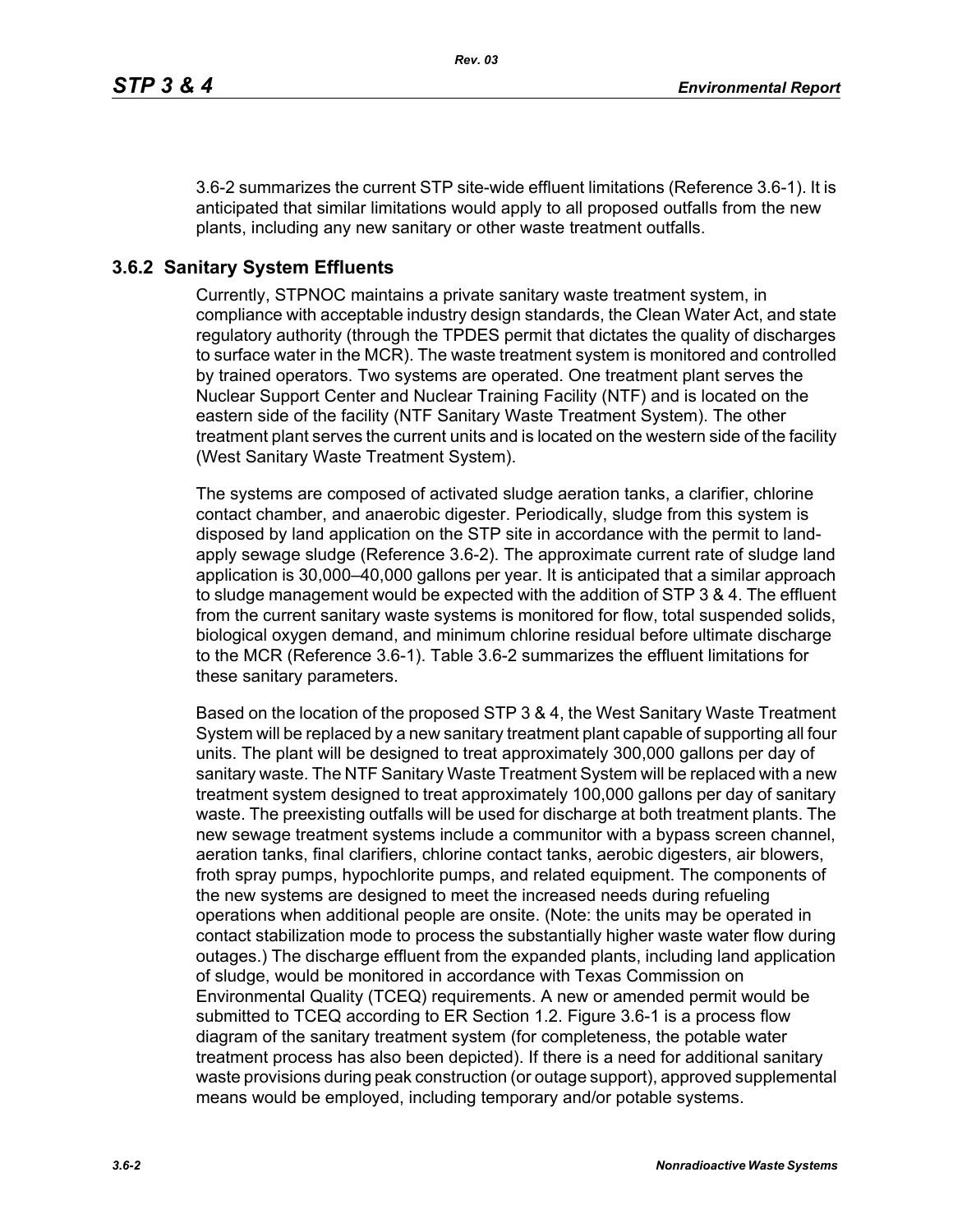## **3.6.3 Other Effluents**

This section describes miscellaneous nonradioactive gaseous, liquid, or solid effluents not addressed in Subsection 3.6.1 or Subsection 3.6.2.

## **3.6.3.1 Gaseous Emissions**

Standby diesel generators and a combustion turbine generator provide reliable backup power to various plant system electric loads, including the control building and turbine building. The diesel generators (three per reactor) are located in the reactor building. The combustion turbine generator is located in the turbine building (one per reactor). The combustion turbine generator also supplies additional power when required. The combustion turbine generator and diesel generators use No. 2 diesel fuel and release permitted gaseous effluents to the air. The auxiliary boilers are electric and do not have gaseous emissions associated with them. Table 3.6-3 describes annual estimated emissions from these sources. Minor emission from diesel-driven fire water pumps is not listed due to the anticipated low levels of usage.

Nonradioactive gaseous emissions created during plant operation from backup power plant supply sources and startup will be permitted by the TCEQ. The permit would specify allowable quantities of emissions. Section 1.2 summarizes the necessary air permits and approximate schedule to obtain these necessary permits. No operational sources of gaseous emissions other than diesel generators, or combustion turbines are planned for the new units.

## **3.6.3.2 Liquid Effluents**

Nonradioactive liquid effluents that will be discharged to the MCR and the Colorado River will be regulated under the existing or revised TPDES permit (Reference 3.6-1). The TPDES list of permitted outfalls will be expanded to include any additional locations, constituents, adjusted flow paths, or increased volumes created by the operation of the new units. The existing STP units do not discharge treated effluent to groundwater, and the new units would not discharge to groundwater.

The non-radioactive drain system collects waste water from plant buildings (Reactor, Turbine, Control, Service, and other buildings). A system composed of collection piping, curbs, and pumps is provided. Non-radioactive waste water from the Turbine Building, Reactor Building, hot machine shop and the Control Building is routed to a dedicated oil/water separator where oil and settled solids are removed for off-site disposal. The non-oily, non-radioactive effluent is sent to dual settling basins. Nonradioactive waste water from the Service Building and other buildings is sent directly to the dual settling basins. Means are provided to perform any required tests or analyses required by the TPDES permit. The nonradioactive liquid effluent would be discharged to the MCR through a new/or existing permitted outfall(s).

## **3.6.3.3 Hazardous Wastes**

Hazardous wastes are wastes with properties that make them dangerous or potentially harmful to human health or the environment, or that exhibit at least one of the following characteristics: ignitability, corrosivity, reactivity, or toxicity. Federal Resource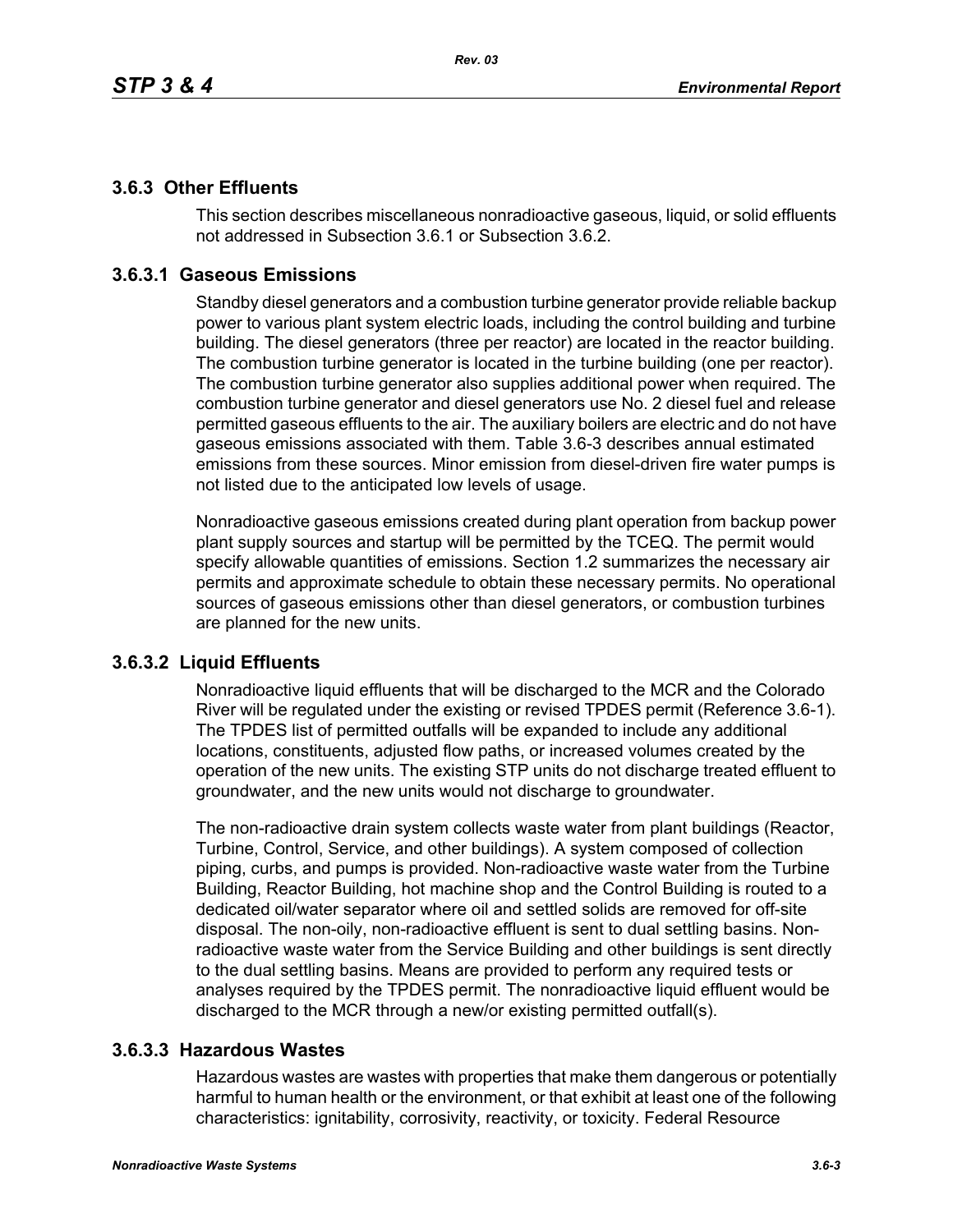Conservation and Recovery Act regulations govern the generation, treatment, storage, and disposal of hazardous wastes.

STP currently generates small quantities of hazardous wastes and has been classified as a small quantity generator. Wastes are stored temporarily (maximum of 180 days) on site and periodically disposed of at a permitted disposal facility. All hazardous wastes activities are performed in compliance with federal regulations and STPNOC waste-handling procedures. STPNOC has procedures in place to minimize the impact in the unlikely event of a hazardous waste spill. The treatment, storage, and disposal of wastes generated by construction and operation of STP 3 & 4 would be managed as current wastes are managed at STP 1 & 2. The status of STP as a small quantity generator would be revised, if necessary, based on any additional waste generated from STP 3 & 4.

### **3.6.3.4 Mixed Wastes**

Mixed waste contains hazardous waste and a low-level radioactive source, special nuclear material, or byproduct material. Federal regulations governing generation, management, handling, storage, treatment, disposal, and protection requirements associated with these wastes are contained in the Code of Federal Regulations, Title 10 (Energy) and Title 40 (Environmental Protection Agency). Mixed waste is generated during routine maintenance activities, refueling outages, health protection activities, and radiochemical laboratory practices. Few disposal facilities are permitted to accept mixed wastes. Therefore, waste minimization is critical. STPNOC employs a comprehensive expendable material control program that includes measures to minimize the creation of mixed waste.

Through aggressive waste minimization procedures and techniques, STP 1 & 2 has not generated mixed wastes for several years. The treatment, storage, and disposal of mixed wastes, if any, generated by STP 3 & 4 would be managed in the same manner as is currently done for STP 1 & 2.

### **3.6.3.5 Liquid and Solid Effluents**

Nonradioactive solid wastes include typical industrial wastes such as metal, wood, and paper, as well as process wastes such as nonradioactive resins and sludge. STPNOC ships waste oil, grease, electrohydraulic fluid, adhesives, liquid paint, and solvent for fuel blending and thermal energy recovery. Used oils, diesel fuel, and anti-freeze solutions are sent to a recycling vendor for reprocessing. Lead-acid batteries are returned, when possible, to the original manufacturer for recycling or are shipped to a registered battery recycler. In addition, STPNOC has an active paper and scrap metal recycling program.

Nonradioactive solid waste that cannot be shipped for recycling is shipped for disposal. Municipal-type waste is transported to an offsite landfill. Construction-related noncombustible, inert debris, may be placed in the onsite landfill in accordance with TCEQ regulations, or alternatively, disposed of offsite at a licensed facility. STPNOC would apply similar waste management practices for STP 3 & 4.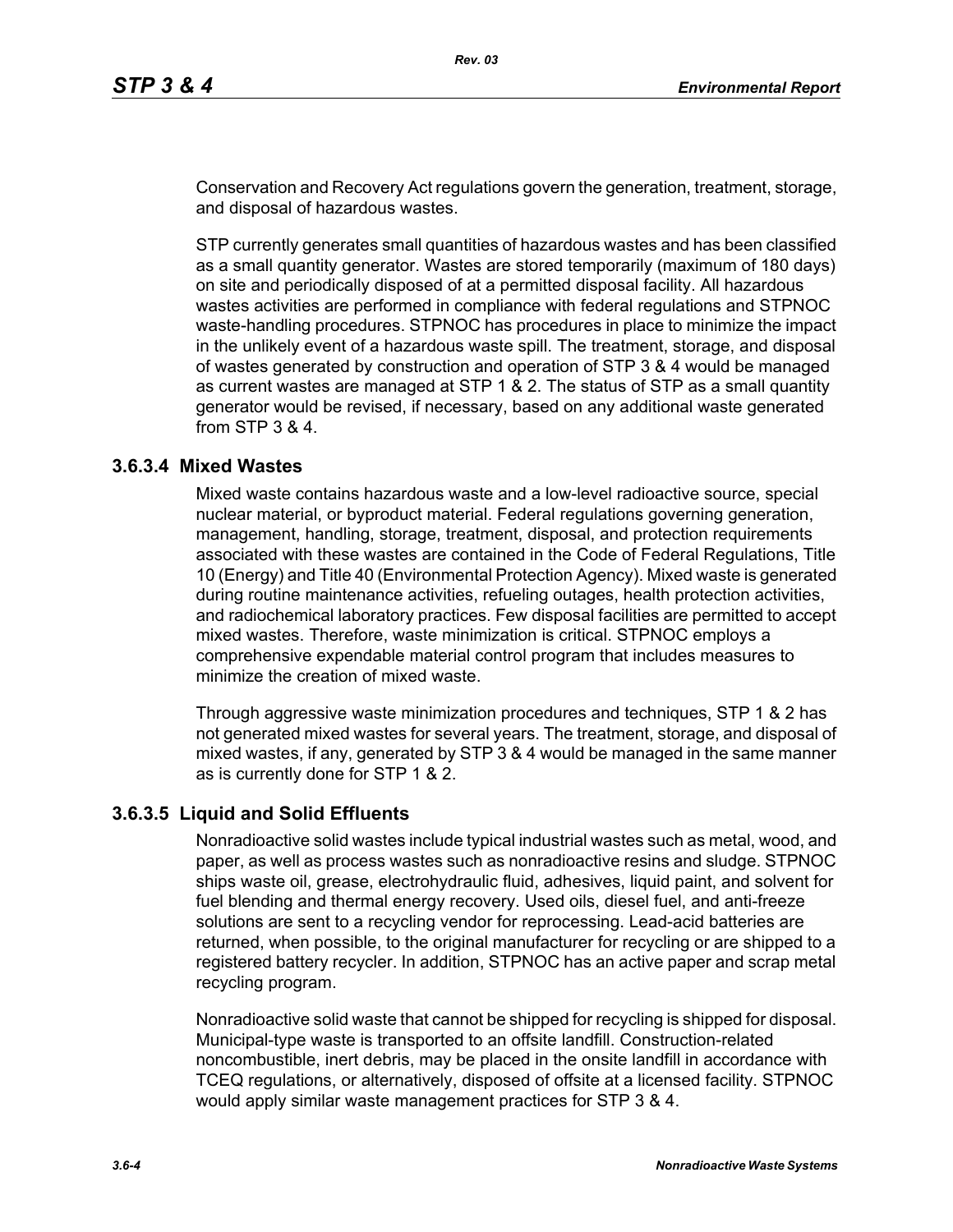### **3.6.4 References**

- 3.6-1 "(TCEQ 2005) Texas Commission on Environmental Quality, Permit to Discharge Wastes under provisions of Section 402 of the Clean Water Act and Chapter 26 of the Texas Water Code – Permit No. WQ0001908000, Texas Pollutant Discharge Elimination System (TPDES)" Austin, Texas, Reissued July 21, 2005 (Expiration date 12/01/09).
- 3.6-2 "(TCEQ 2003) Texas Commission on Environmental Quality, Permit to Land Apply Sewage Sludge under provisions of Chapter 26 of the Texas Water Code, Chapter 361 of Health and Safety Code, and Chapter 312 of Texas Administrative Code– Permit No. 04523," Austin, Texas, August 29, 2003.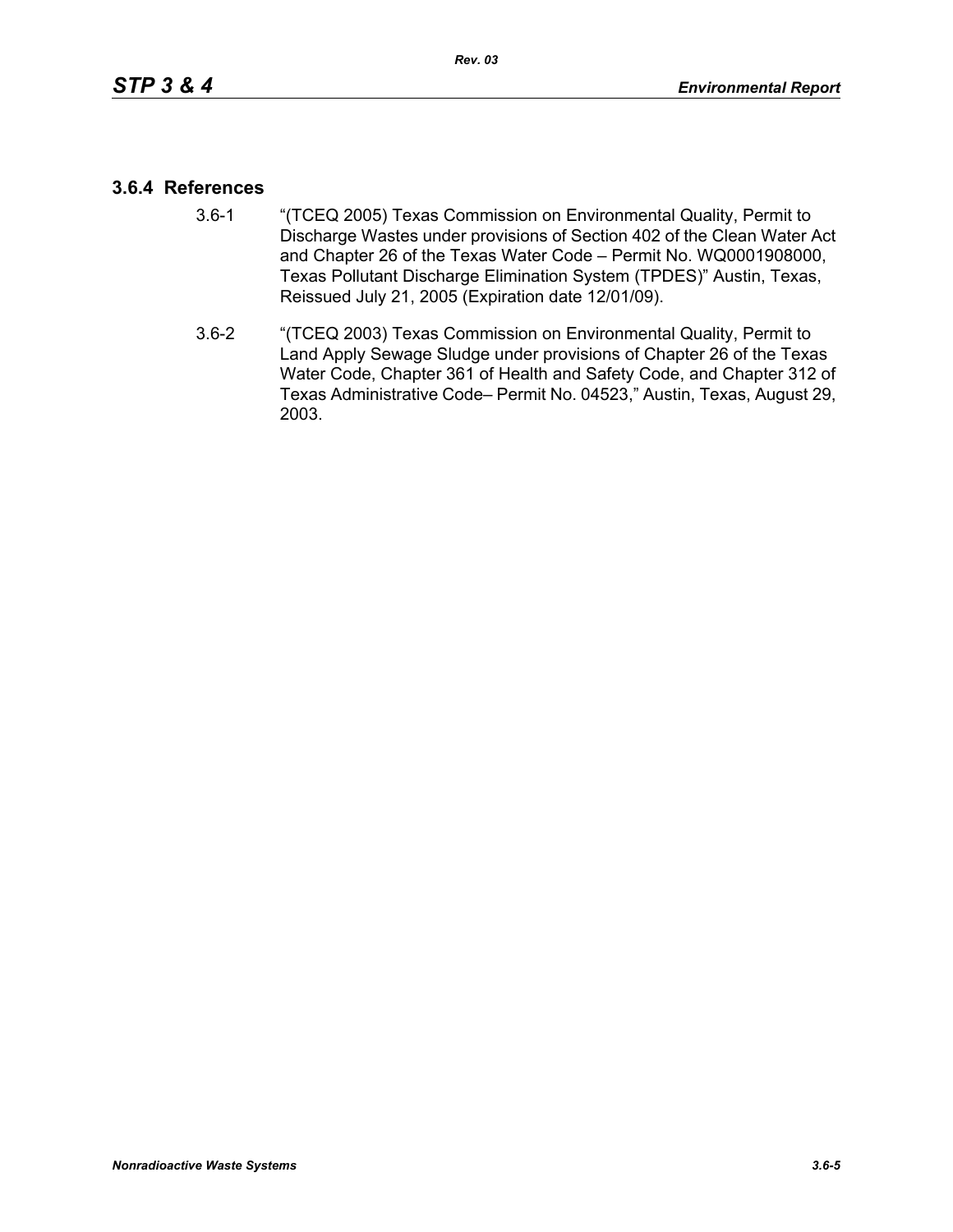## **Table 3.6-1 Potential Water Treatment Chemicals for STP Units 3 & 4 [1]**

| Ammonium bisulfite          | Molluscide (quaternary amine) |
|-----------------------------|-------------------------------|
| Antifoam                    | Phosphate                     |
| Biocide (Sodium Bromide)    | Polymers                      |
| Boric Acid                  | Sodium bisulfite              |
| Calcium hypochlorite        | Sodium chloride               |
| Coagulant                   | Sodium Hydroxide              |
| <b>Corrosion Inhibitors</b> | Sodium Hypochlorite           |
| (Ethanolamine, sodium       | Sulfuric Acid                 |
| metaborate, sodium nitrite) | Tolytriazole                  |
| Dispersant                  | Zinc                          |
| Hydrazine                   |                               |
| Lithium Hydroxide           |                               |

Source: STP Units 1 & 2

[1] Based on chemicals now used in STP 1 & 2. This list is representative, not definitive.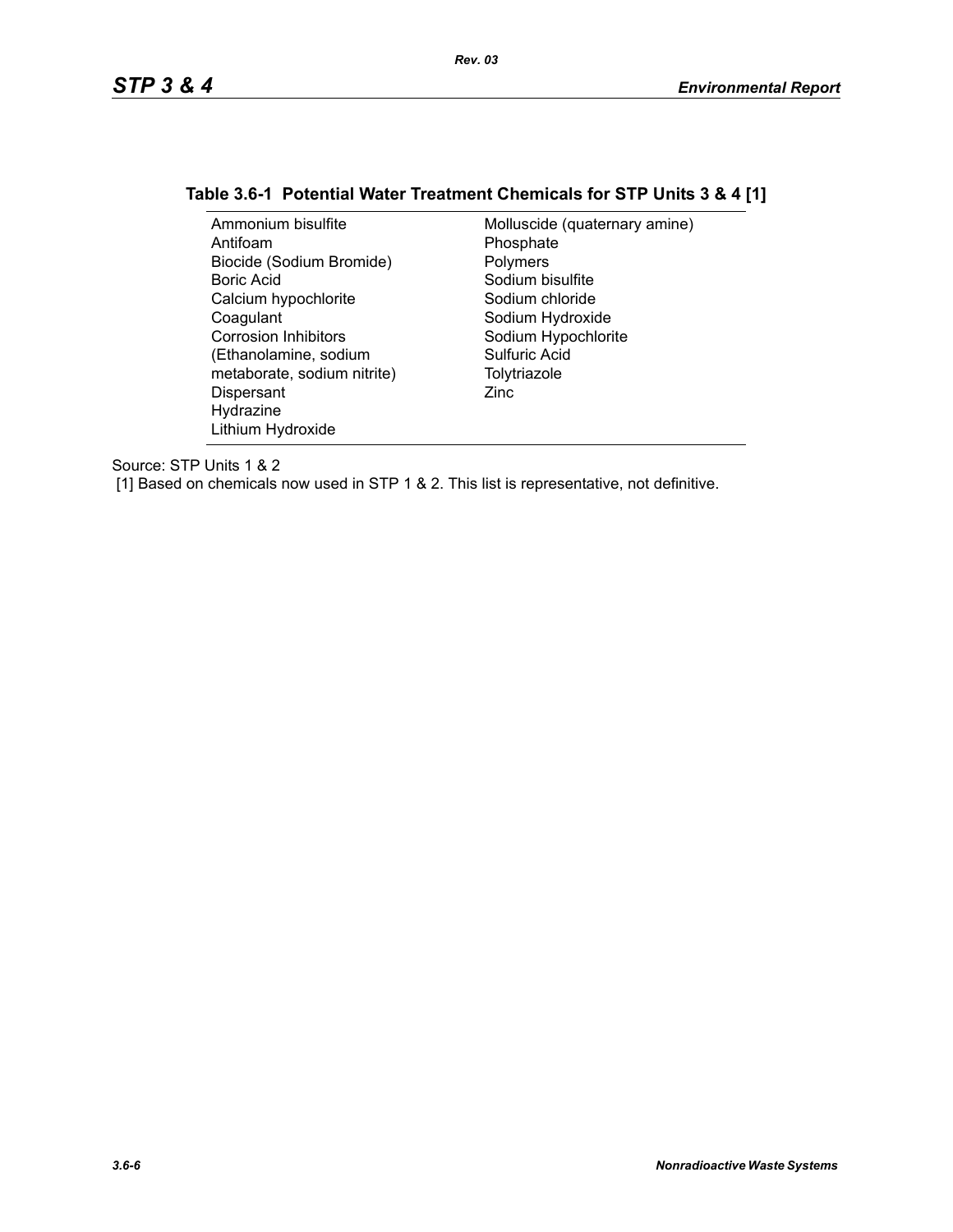|                                            | <b>Limitation (units)</b>           |                      |
|--------------------------------------------|-------------------------------------|----------------------|
| <b>Parameter</b>                           | <b>Daily Average</b>                | <b>Daily Maximum</b> |
| Flow (limits apply to<br>Outfall 001 only) | 144 (MGD)                           | 200 (MGD)            |
| рH                                         | $6.0 - 9.0$ (s.u.)                  | $6.0 - 9.0$ (s.u.)   |
| Temperature                                | 95 (°F)                             | 97 (°F)              |
| Total residual chlorine                    | NA.                                 | $0.05$ (mg/l)        |
| Total suspended solids                     | 30 (mg/l)                           | 100 (mg/l)           |
| Total suspended solids<br>(sanitary only)  | 20 (mg/l)                           | 45 (mg/l)            |
| Total residual chlorine<br>(sanitary only) | 1 (mg/l) (minimum after<br>20 min.) | NA                   |
| Oil and grease                             | 15 (mg/l)                           | 20 (mg/l)            |
| Biological oxygen<br>demand (5-day)        | 20 (mg/l)                           | 45 (mg/l)            |
| Iron, total                                | $1$ (mg/l)                          | $1$ (mg/l)           |
| Copper, total                              | $0.5$ (mg/l)                        | $1$ (mg/l)           |

#### **Table 3.6-2 TPDES Permit Effluent Limitations for STP Plant Effluent Discharges [1]**

MGD – million gallons per day

s.u. – standard units

NA – not applicable

mg/l – milligrams per liter

Outfall 001 is the only permitted outfall that does not discharge to the MCR. The monitoring requirements for Outfall 001 include flow (outfall discharge and Colorado River flow, temperature, pH, and total residual chlorine).

[1] Currently permitted limitations for STP 1 & 2. These limits are anticipated for STP 3 & 4.

Source: Reference 3.6-1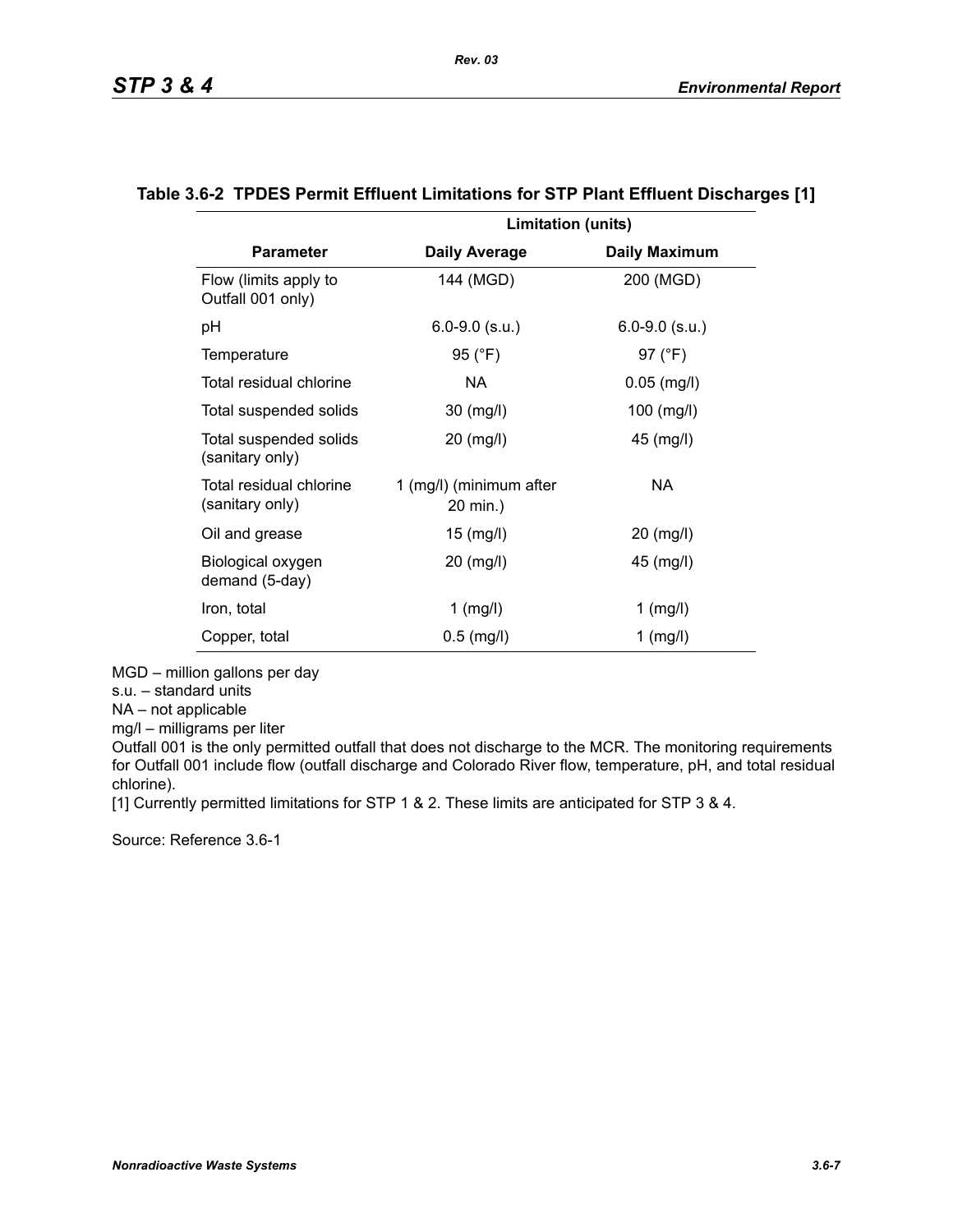### **Table 3.6-3 Annual Emissions (lbs/year) from Diesel Generators, and Combustion Turbine Associated with One ABWR Reactor**

*Rev. 03*

| <b>Pollutant</b><br><b>Discharged</b> | <b>Diesel Generators</b><br>(Ibs/year) [1] | <b>Combustion</b><br>Turbine (Ibs/year)<br>[2] |
|---------------------------------------|--------------------------------------------|------------------------------------------------|
| <b>Particulates</b>                   | 1,230                                      | 22                                             |
| <b>Sulfur Oxides</b>                  | 4,608                                      | 1,912                                          |
| Carbon Monoxide                       | 4,600                                      | 912                                            |
| Hydrocarbons                          | 3,070                                      | 58                                             |
| Nitrogen Oxides                       | 28,968                                     | 2.016                                          |

[1] Emissions based on 4 hrs/month operation duration

[2] Emissions based on 4 hrs/month operation duration